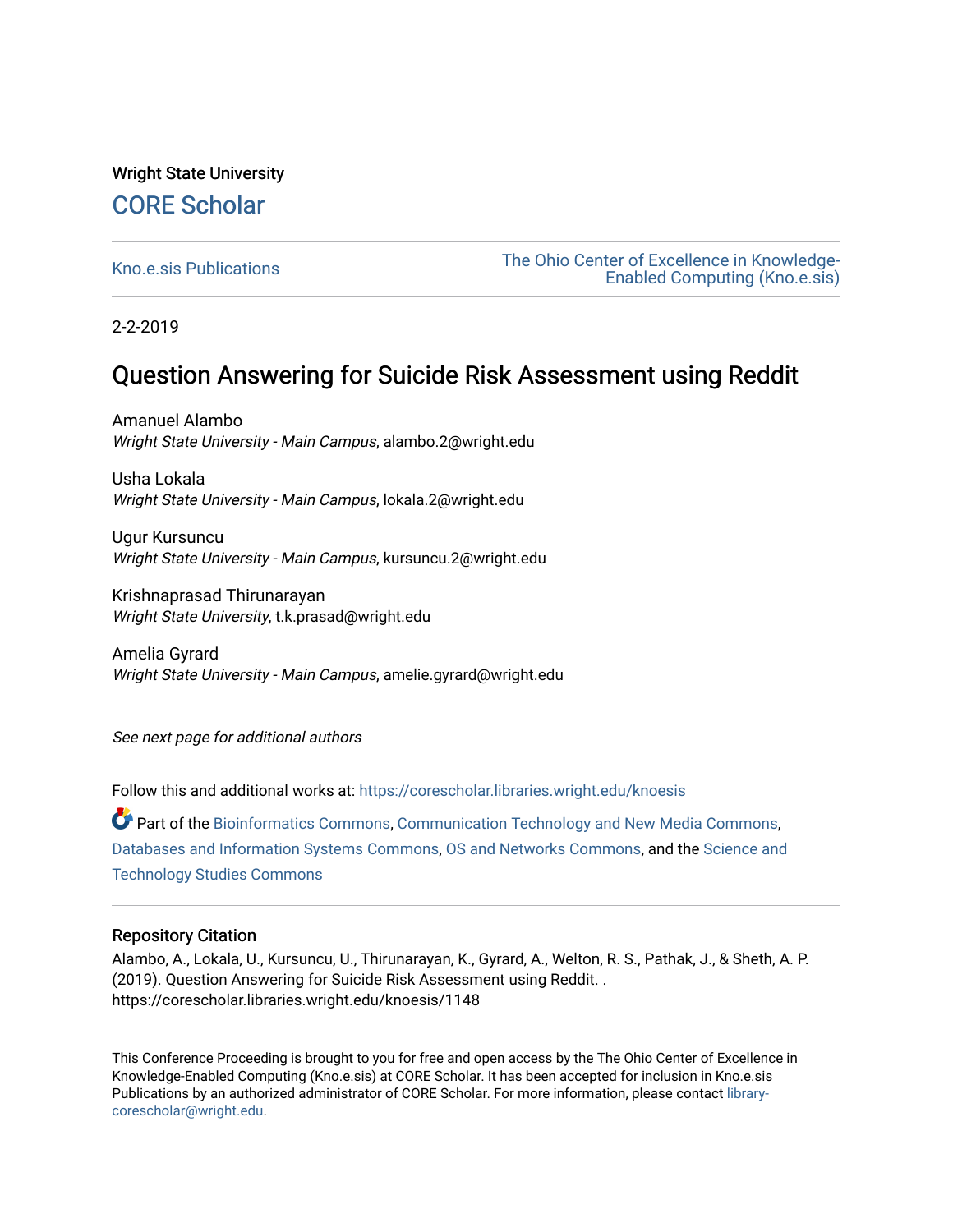# Authors

Amanuel Alambo, Usha Lokala, Ugur Kursuncu, Krishnaprasad Thirunarayan, Amelia Gyrard, Randon S. Welton, Jyotishman Pathak, and Amit P. Sheth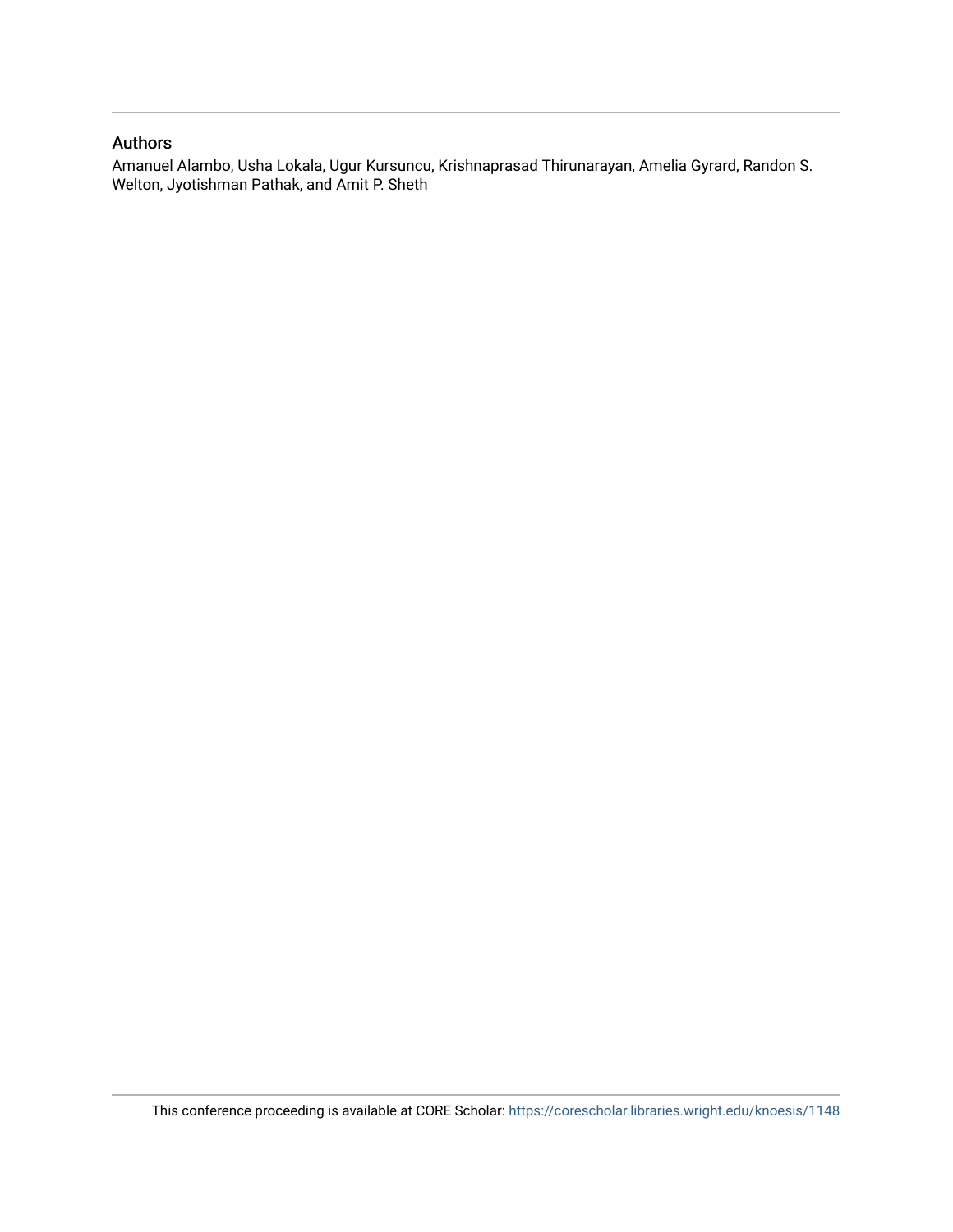# Question Answering for Suicide Risk Assessment using Reddit

Amanuel Alambo\*, Manas Gaur\*, Usha Lokala\*, Ugur Kursuncu\*, Krishnaprasad Thirunarayan\*,

Amelie Gyrard<sup>∗</sup> , Randon S. Welton† , Jyotishman Pathak‡ Amit Sheth<sup>∗</sup>

<sup>∗</sup> Kno.e.sis Center, Wright State University, Dayton, Ohio

{amanuel, manas, usha, ugur, tkprasad, amelie, amit}@knoesis.org

†Department of Psychiatry, Wright State University, Dayton, Ohio

randon.welton@wright.edu

‡Cornell University, New York, NY

jyp2001@med.cornell.edu

*Abstract*—Mental Health America designed ten questionnaires that are used to determine the risk of mental disorders. They are also commonly used by Mental Health Professionals (MHPs) to assess suicidality. Specifically, the Columbia Suicide Severity Rating Scale (C-SSRS), a widely used suicide assessment questionnaire, helps MHPs determine the severity of suicide risk and offer an appropriate treatment. A major challenge in suicide treatment is the social stigma wherein the patient feels reluctance in discussing his/her conditions with an MHP, which leads to inaccurate assessment and treatment of patients. On the other hand, the same patient is comfortable freely discussing his/her mental health condition on social media due to the anonymity of platforms such as Reddit, and the ability to control what, when and how to share.

The popular "SuicideWatch" subreddit has been widely used among individuals who experience suicidal thoughts, and provides significant cues for suicidality. The timeliness in sharing thoughts, the flexibility in describing feelings, and the interoperability in using medical terminologies make Reddit an important platform to be utilized as a complementary tool to the conventional healthcare system. As MHPs develop an implicit weighting scheme over the questionnaire (i.e., C-SSRS) to assess suicide risk severity, creating a relative weighting scheme for answers to be automatically generated to the questions in the questionnaire poses as a key challenge.

In this interdisciplinary study, we position our approach towards a solution for an automated suicide risk-elicitation framework through a novel question answering mechanism. Our two-fold approach benefits from using: 1) semantic clustering, and 2) sequence-to-sequence (Seq2Seq) models . We also generate a gold standard dataset of suicide posts with their risk levels. This work forms a basis for the next step of building conversational agents that elicit suicide-related natural conversation based on questions.

*Index Terms*—Semantic Social Computing, Suicide Risk Assessment, Reddit, C-SSRS, The Diagnostic and Statistical Manual of Mental Disorders – Fifth Edition (DSM-5), Web-based Intervention, Semantic Machine Learning

#### I. INTRODUCTION

An article published by *PsychiatryAdvisor* in 2016 mentions 6 suicide assessment scales that can be used for suicide risk evaluation of patients<sup>[1](#page-2-0)</sup>. A large number of suicide risk evaluations are conducted through direct contact between an

<span id="page-2-0"></span><sup>1</sup><https://bit.ly/2rLLTTg>

MHP and a patient where the former performs assessments using rating scales or questionnaire [\[1\]](#page-7-0). While rating scales such as PHQ-9<sup>[2](#page-2-1)</sup>, or C-SSRS<sup>[3](#page-2-2)</sup> are widely used by the clinical community to assess suicide risk, they can be prone to subjective bias among MHPs. A commonly used suicide risk assessment scale, C-SSRS, does not adequately address completeness and relative weighting of questions which can lead to inaccurate risk evaluation [\[2\]](#page-7-1). MHPs use their personal experience to understand and give different levels of severity to patient responses to questions in their suicide risk evaluation task. Further, the public social stigma on the subject of suicide deters patients from disclosing their symptoms where a questionnaire is used in a direct MHP-to-patient interaction.

Reddit is an invaluable resource of symptom markers (e.g. signs of hopelessness, anger, anxiety) that can be used to augment the passive assessment of patients by MHPs [\[3\]](#page-7-2). Reddit has been used by individuals to freely share their symptoms, disorders, and experiences with no thoughts of social stereotypes. The fact users anonymously and candidly disclose their feelings provide the convenience of having timely healthcare signals [\[4\]](#page-7-3). One of these signals shared on Reddit is related to suicidal thoughts. This makes the data more reflective of the suicidal marks the user has experienced at the specified point in time making intervention effective. Thus, Reddit is an untapped resource for monitoring and studying suicide at a community level, offering benefits related to enforcing policies at a large scale. A framework that uses and analyzes data from Reddit enables MHPs to quantitatively assess individuals' level of suicide risk. We address the challenge of rating the suicide risk of Reddit online posts as a Question Answering problem using sets of questions developed by practicing clinical psychiatrists. Since C-SSRS is developed for an MHP interacting with a patient and is limited in scope [\[2\]](#page-7-1), we had our clinical psychiatrist collaborators produce a novel questionnaire that is complete and linguistically adaptable with Reddit content [\[5\]](#page-7-4). We approach the Reddit posts elicitation study using our suicide risk

<span id="page-2-1"></span><sup>2</sup><https://bit.ly/2A7styu>

<span id="page-2-2"></span><sup>3</sup><http://cssrs.columbia.edu/>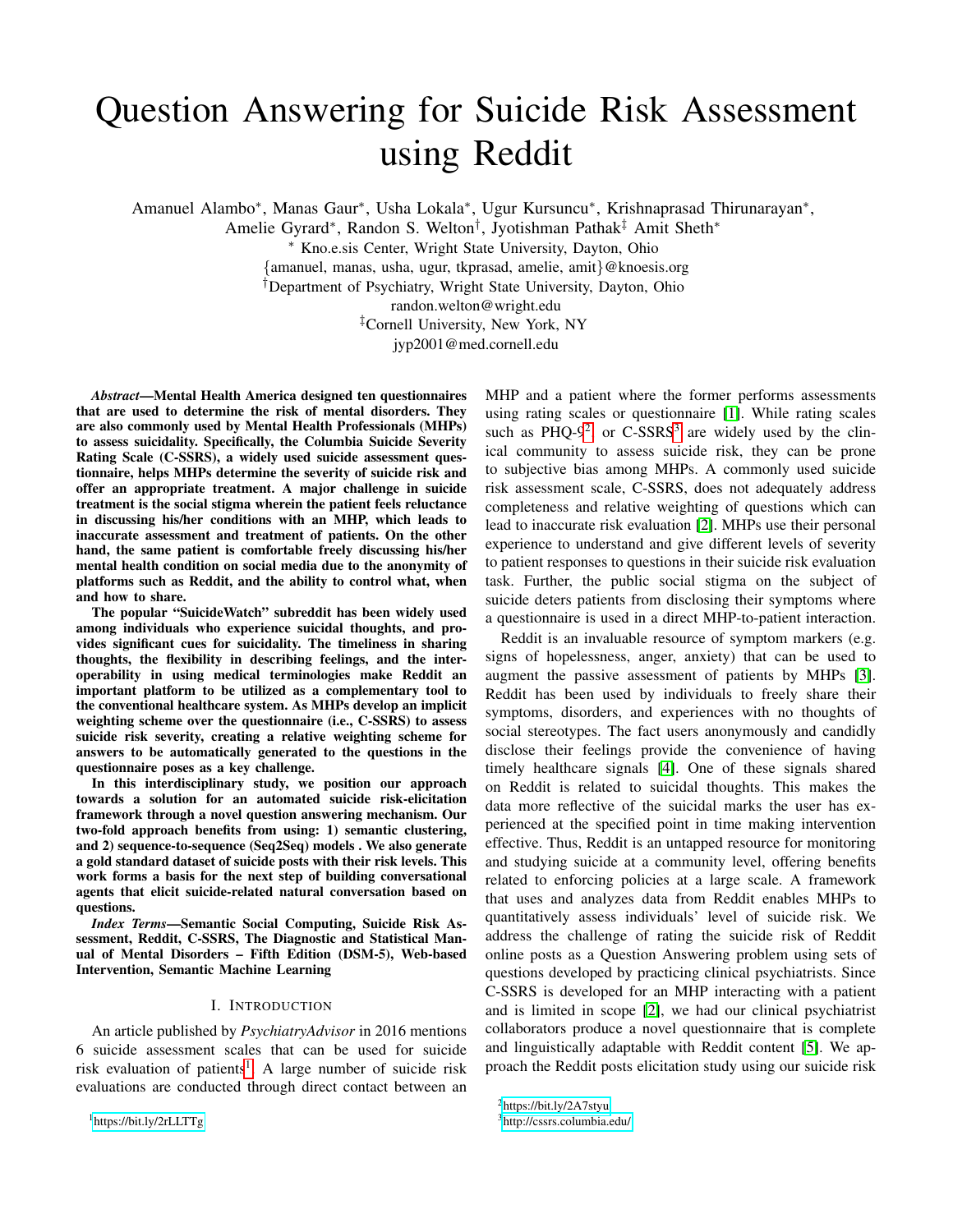assessment questionnaire as text skimming problem using our novel semantic clustering technique. We build four semantic clusters where semantically similar sentences in a Reddit post and questions in a questionnaire are grouped together. The semantic clusters we build are inspired by the scope of the suicide lexicons used in this study (suicide indicator, suicide ideation, suicide behavior, suicide attempt). We weight our semantic clusters based on their suicide grades which are used in assessing the aggregate suicide risk severity of a Reddit post.

For our semantic clustering task, we use background knowledge sources built from SNOMED-CT [\[6\]](#page-7-5), ICD-10 [\[7\]](#page-7-6), UMLS [\[8\]](#page-7-7), and DataMed [\[9\]](#page-7-8) to determine the classification of a sentence in a Reddit post and the questions in our questionnaire. The background knowledge sources we used as a part of this study are Suicide Severity lexicons<sup>[4](#page-3-0)</sup> (see footnote) and DSM-5 lexicons[\[10\]](#page-7-9). The key contributions of this study are: 1) an automated social media content elicitation framework based on semantic clustering and background knowledge; 2) a cohort of 16 questions developed by practicing clinical psychiatrists to assess suicide risk on social media; and 3) a gold standard dataset of 4992 Reddit suicide posts and their suicide risk level.

In this position paper, we begin with motivating scenarios where challenges to process social media text are discussed through examples on suicide and related mental disorders (Section [II\)](#page-3-1). We then briefly go through previous studies conducted that align with our work as stated in the Related Work (Section [III\)](#page-4-0). We proceed onto a detailed description of the data used in our two-fold approach (Section [IV\)](#page-4-1). Finally, we lay out the methodology to address the challenges stated in the motivating scenario (Section [V\)](#page-4-2). We conclude with the broader implications of our study (Section [VI\)](#page-7-10).

# II. MOTIVATING SCENARIOS

<span id="page-3-1"></span>Our study is motivated by examples that portray main challenges of working with social media text. The following examples describe social media data showing signals of mental health disorders related to suicide<sup>[5](#page-3-2)</sup>. We picked the following four DSM-5 categories to show the examples of strong signals of mental health-related disorders in social media.

*a) Substance Use and Addictive disorder: "I'm ready to overdose. I recently got prescribed oxycodone for a car accident I was in a couple weeks ago. I have about 10 pills left...But my family deserve someone honest and not a piece of trash like myself."*

*b) Depressive disorder: "My depression royally screwed up my relationship and I have never felt so alone. I want to die so badly."*

*c) Disruptive, Impulse Control and Conduct disorder: "I live in anxiety and fear. I just want to let you know that I have suffered from anxiety, bipolar and depression myself and while I'm not saying in any way I know exactly how you feel,*

<span id="page-3-2"></span><span id="page-3-0"></span><sup>4</sup><http://knoesis.org/node/2908>

<sup>5</sup>All subjects chosen are anonymous and not personally identifiable, and hence supports human subject protection.

*I know what it's like to feel lost, helpless, I know what it's like to have your house feel like it's not a home, and I know what it's like to be so very scared by the world around me, and I know what it's like to feel like killing yourself is the option."*

*d) Schizophrenia Spectrum: "I've been taking Wellbutrin after getting off Prozac and Zoloft. And at first it felt great. Now I feel absolutely TERRIBLE I feel like I'm dreaming all the time Nothing feels real I don't want to try I feel like a failure I want to give up I know my parents hate me. I hate living."*

The below set of examples are challenges in understanding the context and real sense of suicide posts where just syntactic lexical match is not enough and demands more understanding in terms of temporality, and context. We also address NLPspecific issues such as negation detection, negation combined with antonyms, and sarcasm detection.

*e) Express Sarcasm/Sentiment: "I love my company but I suck at my job and it makes me miserable. I can't even keep fucking plants alive, I fuck up everything I touch. Everywhere I go, I'm the problem. I just want to quit, break up, cancel and unsubscribe everything."*

*f) Suicide tendency from Inspiration of Celeb Suicide and not directly about him/her (Werther Effect):* In this, a person is actually feeling suicidal not because of his actions or situation but inspired from a recent celebrity suicide and feels that makes him think of suicide. This kind of analysis is difficult to be done with simple lexical matches.

*"I liked Linkin Park when I was younger, but never felt a connection with Chester and I still don't. But the more I see it, the more I read about it, the more it makes me think of suicide myself."*

*g) Past Temporal ideation leading to present suicide behavior:* The time series of individual posts can be studied and analyzed in a way that past indicators lead to current behavior and may lead to a future attempt which is shown in the post below. In some cases, the individual is only talking about his/her childhood experiences and past actions which may not reflect current state and hence clinical visit may not be warranted. Often, a straightforward lexical analysis can misinterpret the context of the post.

*"Holy shit dude I remember thinking how bizarre the idea of suicide was back when i was a kid and now I'm here longing it more than ever."*

*h) A strong sign of Suicide Attempt but still not about the person who posted:* The post below is a clear example of a case that if the question-answering automation is done purely based on knowledge sources to identify the suicide severity as attempt, critical things like a person addressing someone else is missed resulting in false positives.

*"so my friend has this boyfriend...before they started dating he was planning to commit suicide. (he told me this after they started dating) and when she asked him out he felt like he owed her his life because he hasn't wanted to do any selfharm or anything since and when my best friend set me up with my boyfriend the thoughts of suicide didn't stop. so is my friend's bf hiding something or am I just messed up?"*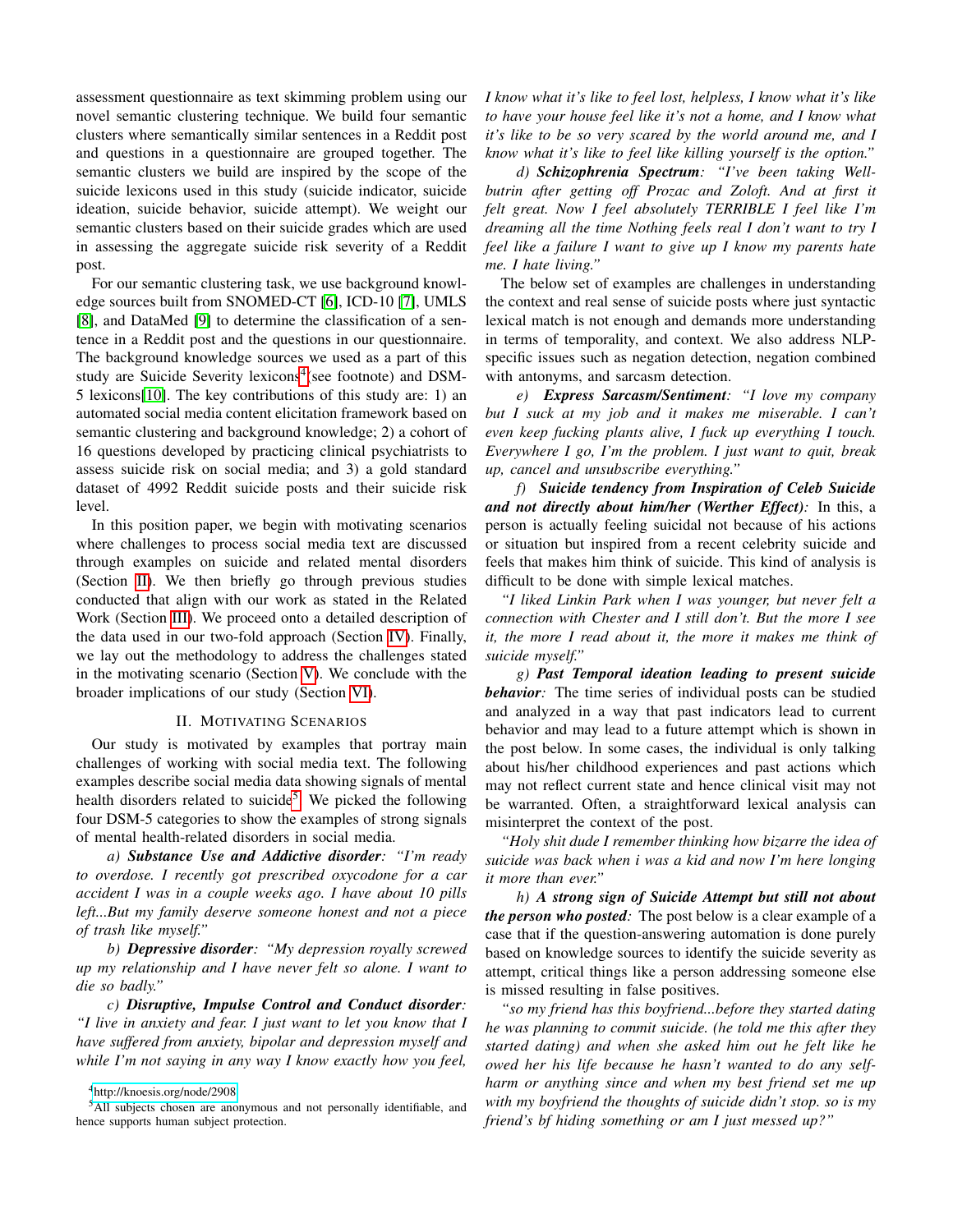#### III. RELATED WORK

<span id="page-4-0"></span>There are various works on assessing suicide risk using different rating scales. Louzon et al. [\[11\]](#page-7-11) used item-9 of PHQ-9 to measure suicide ideation for assessing suicide risk in VA patients. Runeson et al. [\[12\]](#page-7-12) conducted assessments of diagnostic accuracy of 8 instruments for suicide risk grading and bias. Coppersmith et al. [\[13\]](#page-7-13) built a machine learning model that classifies users who would go on to attempting suicide from those who would not. They built a text classification model that would predict the suicide risk of an individual based on the aggregate scores from many posts of an individual user. They leveraged Glove embeddings for representing individual words in a post. Bi-LSTM is used over sequences of word vectors to capture contextual information between words. Shing et al. [\[1\]](#page-7-0) performed suicide risk assessment of Reddit online posts for specifically subreddit 'SuicideWatch'. They created a dataset of users who posted on subreddit SuicideWatch and their suicide risk level. They defined a four-level classification of suicide risk level based on Corbitt-Hall definitions of risk categories [\[14\]](#page-7-14). De Choudhury et al. [\[15\]](#page-7-15) employed statistical techniques to study the transitions from mental disorder to suicidal ideation on Reddit. They particularly built a model that predicts users on Reddit who have mental disorders and would later proceed onto developing suicidal ideation. Johnson et al. [\[16\]](#page-7-16) used Twitter to identify suicide-warning signs for individuals. They employed the martingale framework to capture the behavioral changes present in Twitter posts through a combination of textual and behavioral features. Du et al. [\[17\]](#page-7-17) used deep learning methods to detect psychiatric stressors leading to suicide. They built binary classifier for identifying suicidal tweets from non-suicidal tweets using Convolutional Neural Networks (CNNs). Once suicidal tweets are detected, they performed Named Entity Recognition (NER) using Recurrent Neural Networks for tagging psychiatric stressors in a tweet classified as suicidal.

## IV. DESCRIPTION OF DATA AND RESOURCE

<span id="page-4-1"></span>We discuss the dataset and background knowledge used to define the position of our study. Our dataset consists of 4992 posts of 500 Reddit users spanning over a period of 2005-2016. There are 28997 sentences in total in our dataset<sup>[6](#page-4-3)</sup>. There are on average 6 sentences in a post and 58 posts per Reddit user. The tables below show the statistics of the lexicons (Suicide Lexicons (see Table [I\)](#page-4-4), and DSM-5 Lexicons (see Table [II\)](#page-4-5)) used for this study.

Further DSM-5 classes mentioned in Table [II](#page-4-5) encompass various mental disorders [\[10\]](#page-7-9). Mental disorders such as Borderline Personality Disorder (BPD) are categorized under class DICD. Similarly, Bipolar Disorders are categorized under class Depressive disorder.

# V. METHODOLOGY

<span id="page-4-3"></span><span id="page-4-2"></span>We conducted our study by dividing the problem into three phases as shown in Figure [1.](#page-5-0) This architecture is inspired by

<span id="page-4-4"></span>

| Suicide Risk Class | Number of Entities | Sample Medical Phrases                                                                                                        |  |
|--------------------|--------------------|-------------------------------------------------------------------------------------------------------------------------------|--|
| Suicide Indicator  | 1472               | mood disorder<br>Severe<br>with psychotic feature;<br>severe major depression;<br>Family history of suicide;<br>Sedative      |  |
| Suicide Ideation   | 409                | Bipolar affective disor-<br>der: Borderline Personal-<br>ity; Depressive conduct<br>disorder; Sexual matura-<br>tion disorder |  |
| Suicide Behavior   | 145                | Suicidal behavior; Inten-<br>tional self-harm; Incom-<br>plete attempt; Threatening<br>suicide                                |  |
| Suicide Attempt    | 123                | Attempt actual<br>suicide:<br>Attempt physical damage;<br>Intensive care; Second-<br>degree burns                             |  |

Table I: Suicide Lexicon

<span id="page-4-5"></span>

| <b>DSM-5 Category</b>                                    | Number of Entities | Sample Medical Phrases                                                                                                                                                                        |  |
|----------------------------------------------------------|--------------------|-----------------------------------------------------------------------------------------------------------------------------------------------------------------------------------------------|--|
| Substance Use and<br><b>Addictive Disorder</b>           | 76                 | Psychoactive<br>substance<br>disorder;<br>Addictive<br>use<br>behavior with potential to<br>damage skin; Dependent<br>drug abuse; Glue sniffing<br>dependence                                 |  |
| Depressive Disorder                                      | 148                | Mild bipolar II disorder;<br>most recent episode ma-<br>jor depressive; Persistent<br>somatoform pain disorder;<br>Bipolar affective disorder                                                 |  |
| Disruptive<br>Impulse<br>Control and Conduct<br>disorder | 58                 | antisocial personality; at-<br>tention deficit hyperactiv-<br>ity disorder; Stress reac-<br>tion causing mixed distur-<br>bance of emotion and con-<br>duct; Conduct disorder in<br>remission |  |
| Schizophrenia<br>Spec-<br>trum                           | 125                | Paranoid<br>schizophrenia;<br>Disorganized<br>schizophrenia<br>in<br>remission;<br>Residual<br>schizophrenia;<br>Organic<br>hallucinosis                                                      |  |

Table II: DSM-5 Lexicon

the notion of web-based intervention where digital markers from social media are used for suicide prevention.

# *A. Semantic Layer*

In the semantic layer, we perform tasks such as filtering of content from social media, followed by a grouping of semantically similar sentences in a Reddit post and a question from a questionnaire. We use two background knowledge sources to assess the entity-based semantic similarity of sentences and questions. For this task, we create four suiciderelated semantic clusters namely *indicator, ideation, behavior, and attempt*; each semantic cluster (or contextual cluster) represents different states(characteristics) of suicide or suicidal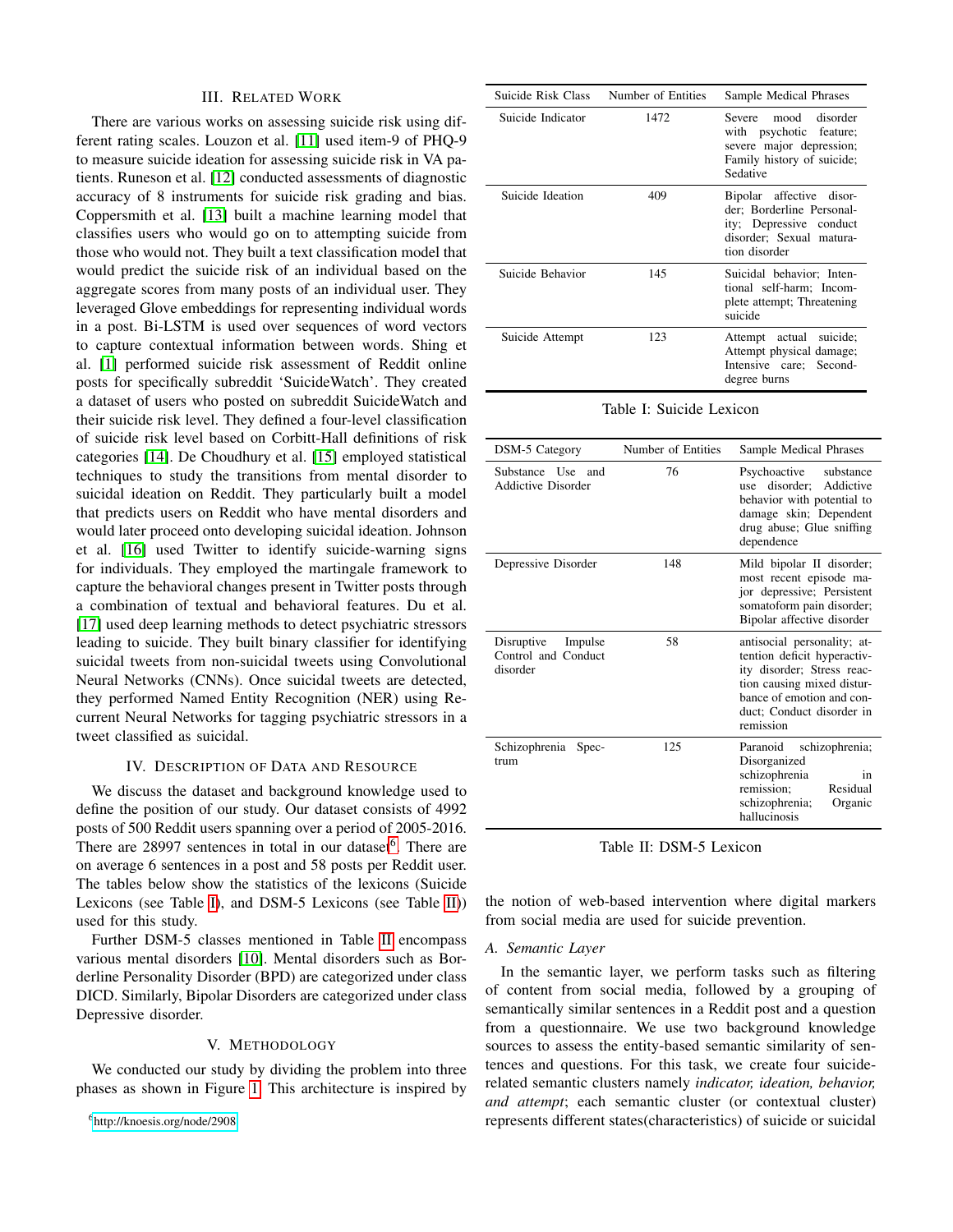<span id="page-5-0"></span>

Figure 1: Contextual Elicitation Framework: Semantic Layer deals with semantic clustering of sentences in a post and questions based on background knowledge; Representation Layer is used to generate representations (embeddings) for sentences and questions and combine the representations; Deep Learning Layer is used to generate responses to the representations fed as an input feature.

| Reddit Post                                                                                                                                                                                                                                                                   | Annotator Label   |
|-------------------------------------------------------------------------------------------------------------------------------------------------------------------------------------------------------------------------------------------------------------------------------|-------------------|
| I feel like such a crap for saying it, but the people<br>who are in my life and who love me just dont seem<br>like enough because I cant fully connect with any<br>of them. I feel like I bring everyone down when Im<br>with them.                                           | Suicide Indicator |
| My little brother possibly killed himself and let me<br>tell you, its been months and I havent gone a day<br>without sobbing and considering suicide and feeling<br>like my ribs were splitting apart.                                                                        | Suicide Ideation  |
| If I had a gun Id be dead already. A good shotgun or<br>high-caliber handgun would do the job, and Id do it<br>without hesitation. Killing myself would be far, far<br>easier than facing, let alone actually dealing with,<br>any of the bullshit.                           | Suicide Behavior  |
| So heres why I want to do it: Ive been Suicidal since I<br>was in second grade because it (being Suicidal) runs<br>in my family. I started really thinking deeply about<br>it in fourth grade but nothing ever happened. I tried<br>to kill myself three times that same year | Suicide Attempt   |

Table III: Annotated sample Reddit posts by clinical psychiatrists.

thoughts. For instance, states related to actions are identified as attempt while states related to planning or intent are linked to behavior. This helps approach the problem of answering a question in a questionnaire from a social media text(Reddit post) using the divide-and-conquer approach. Thus, a Reddit post is broken down into individual sentences, followed by extraction of entities using background knowledge(suicide lexicons and DSM-5 lexicons) for classification of a sentence into a semantic cluster  $(CC\_name)$ . Similarly, entities in a *question* in a questionnaire are extracted and using background knowledge, the corresponding question is placed into a semantic cluster. For this study, we leverage the frequency of occurrences of a sentence's entity in the suicide lexicons to determine which semantic cluster a sentence is classified into. *Sentences* in a Reddit post that do not have entities present in any of the suicide lexicons are dropped. *Post ID* is used to keep track of a sentence in the complete architecture as multiple sentences belonging to the same post will eventually be combined to generate an aggregate suicide risk severity response. The intermediate dataset generated after this stage is a list of  $<$  CC\_name, postID, sentence, question  $>$ .

<span id="page-5-1"></span>

Figure 2: Semantic filtering based on the presence of entities in background knowledge: Semantic Filtering Engine is used to filter Reddit posts and generate preprocessed posts (sentences with entities present in suicide lexicons are passed).

Figures [2](#page-5-1) and [3](#page-6-0) shows how the filtering engine is used to extract relevant sentences in a Reddit post that are used to assess the suicide risk severity. Sentences that don't have entities present in background knowledge sources (lexicons) or have entities negated are filtered and not passed through to the downstream tasks(semantic clustering and subsequent intermediate dataset generation). Figure [2](#page-5-1) shows a single Reddit post passed through the semantic filtering engine to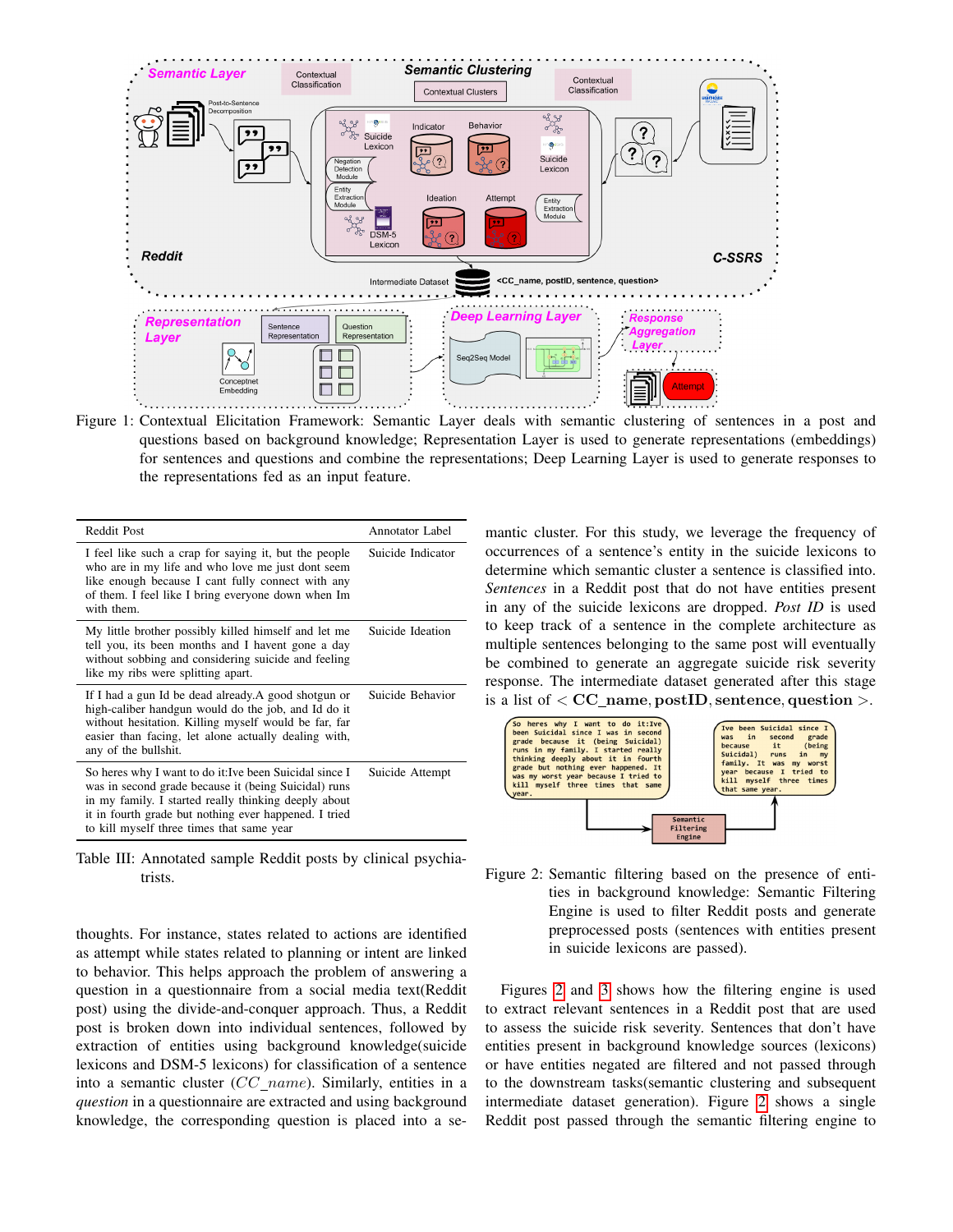<span id="page-6-0"></span>

Figure 3: Semantic filtering augmented with negation detection: With negation detection, sentences in a post with entities present in suicide lexicons but negated are filtered and are not part of the preprocessed post

yield the preprocessed post on the right. Figure [3](#page-6-0) shows semantic filtering process augmented with negation detection to filter entities that are negated; and hence minimizing false positives.

<span id="page-6-1"></span>

| Cluster Name      | Post ID | Sentence in a Post                                                                                                                                                              | <b>Ouestion</b>                                                   |
|-------------------|---------|---------------------------------------------------------------------------------------------------------------------------------------------------------------------------------|-------------------------------------------------------------------|
| Suicide Indicator | 118     | I lost three months<br>last year to drugs and<br>cant remember what<br>happened my friends<br>just said I made a lot<br>of bad decisions and<br>made a lot of people<br>hate me | Has subject had<br>history of<br>any<br>mental disorder?          |
| Suicide Ideation  | 4513    | I just couldnt deal<br>with<br>my problems<br>and<br>there<br>was<br>nobody to help me,<br>I sometimes wish I<br>was not alive                                                  | Has subject ever<br>wished he<br>was<br>dead?                     |
| Suicide Behavior  | 4436    | I locked myself in the<br>bathroom for the day                                                                                                                                  | subject<br>Have<br>done anything to<br>harm himself?              |
| Suicide Attempt   | 3417    | A botched attempt is<br>likely to make your<br>life a living hell and<br>only<br>mentally<br>not<br>physically as well                                                          | subject<br>Has<br>life-<br>had<br>ever<br>threatening<br>attempt? |

Table IV: Examples of Sentence-Question pairs for each semantic cluster.

Having performed semantic clustering taking into the account the examples shown above, we have generated an intermediate dataset composed of fields: 1) cluster name  $(CC_name)$ , 2) post ID, 3) sentence, and 4) question. Sample combinations of *cluster name, postID, sentence, question* are shown in Table [IV.](#page-6-1)

Without a semantic clustering scheme, where semantically similar sentences and questions are paired based on background knowledge, extracting an answer for a question from an entire Reddit post using mere lexical matches leads to inaccurate responses [\[18\]](#page-7-18). Our novel approach of dividing a post into sentences provides better results because 1) sentences in a post that don't convey relevant information are removed improving focus in response extraction and 2) better responses are generated for a question if answer is looked for in the most relevant part of a Reddit post.

<span id="page-6-2"></span>

Figure 4: Semantic Clusters statistical composition: Each bar represents the size of a semantic cluster; the size of a semantic cluster is the number of sentence-toquestion pairs it contains

The Figure [4](#page-6-2) summarizes the statistics of the semantic clusters and intermediate dataset generated at this phase. It can be inferred from Figure [4](#page-6-2) that semantic cluster *indicator* contains the largest number of sentence-to-question pairs ( 30K) followed by *ideation*. Semantic cluster *attempt* has the least number of sentence-to-question pairs. While C-SSRS does not include a section for *indicator*, our results can be used to expand the questions in C-SSRS and address suicidal indicator signs in individuals. This addresses issues of questionnaires such as C-SSRS where reliability and comprehensiveness concerns are raised [\[2\]](#page-7-1).

# *B. Representation Layer*

Having generated the intermediate dataset, we use conceptnet $7$  numberbatch embeddings which consists of 417193 concepts to represent a sentence in a post and a question. We generate a 300-dimensional embedding for each term in a sentence and take the average of the embeddings to generate the 300-dimensional embedding for the sentence. We did the same for a question where a 300-dimensional embedding for each term in a question is generated and took the average of the individual terms to compute the embedding representation of the question. We used the same pre-trained embedding model for both the sentences and the questions. After generating 300 dimensional embeddings for a sentence and a question, we performed dot-product of the embeddings representing a sentence and a question to generate a combined 300-dimensional embedding which is a representation of a sentence-question pair. This 300-dimensional embedding representation later is used as an input feature for the learning phase which we build.

#### *C. Learning Layer*

Once a sentence-question pair representation is generated, the next task is to build a model that can give responses to

#### <span id="page-6-3"></span><sup>7</sup><http://conceptnet.io/>